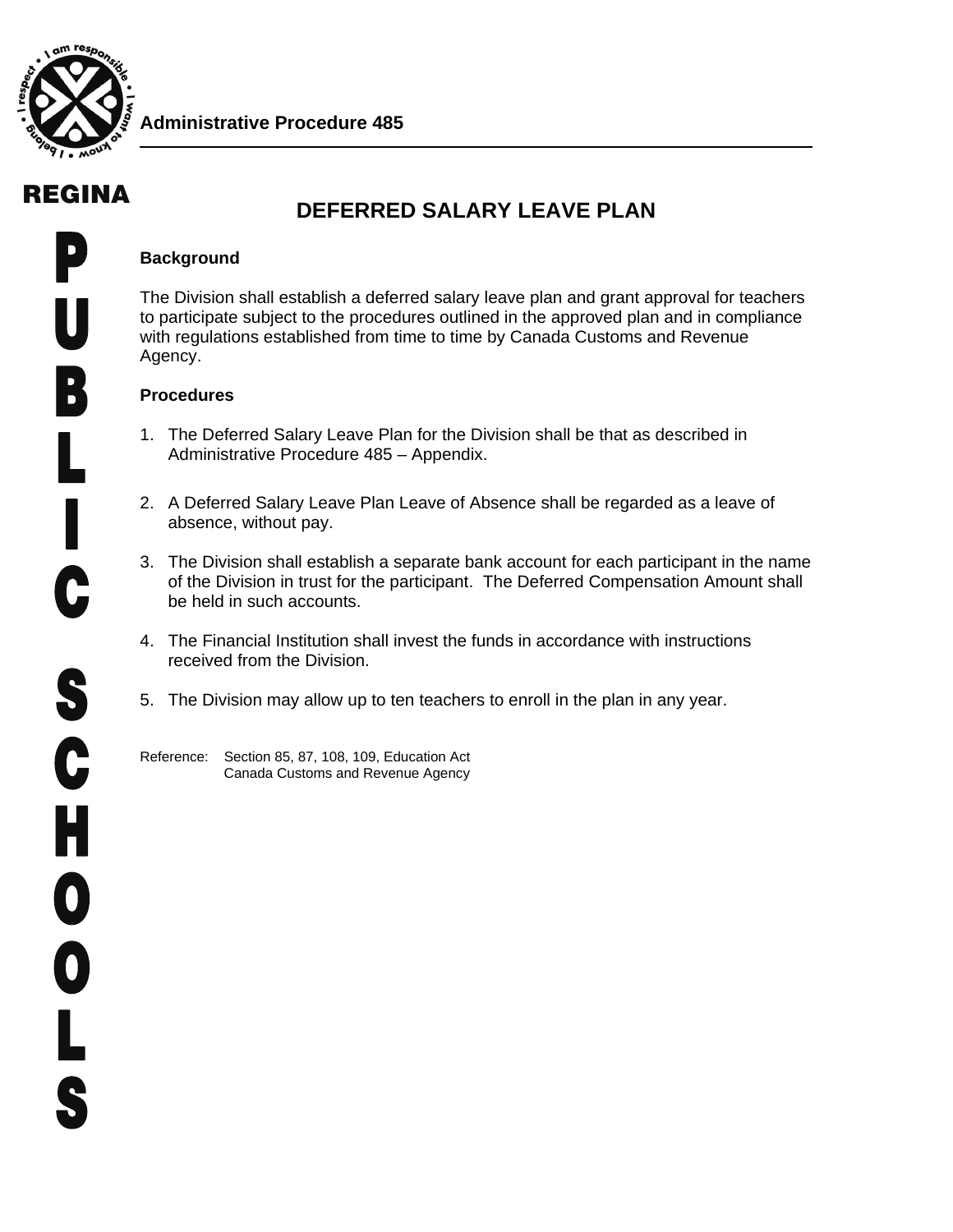### **APPENDIX**

## **DETAILS OF PLAN**

#### **Definitions**

*"Leave of Absence*" means the twelve month period taken in accordance with the provisions of section 3 below and commencing at the beginning of the school year (July 1st-June 30th).

"*Deferred Compensation Amount*" means the 20% of gross salary, which is deducted during the Deferral Period, held in trust at a specified financial institution and augmented from time to time by interest thereon, but less all amounts paid under the Plan. Gross salary is the salary payable to the teacher in accordance with current local and provincial agreements.

"*Deferral Period*" means the four years during which compensation is deferred.

#### **Procedures**

- 1. Eligibility
	- 1.1 To qualify to apply for entry in the DSLP the teacher must hold a regular contract and have at least five years of service with the Division, two of which must have been consecutive and immediately prior to the request.
	- 1.2 The Professional Development Advisory Committee shall be responsible for considering applications. This committee shall consider the following criteria
		- 1.2.1 total number of years of service with the Division and
		- 1.2.2 impact on system staffing requirements when making recommendations to the Director.
	- 1.3 The teacher must sign a DSLP Contract with the Division prior to enrolment in the DSLP.
- 2. Funding for Leave of Absence
	- 2.1 During the Deferral Period prior to the Leave of Absence the teacher shall receive gross salary less 20% thereof. This Deferred Compensation shall be held in trust at a Division approved financial institution.
	- 2.2 The Division shall pay to the teacher the accrued earned amount accumulated in the calendar year on the Deferred Compensation Amount on December 31 in each school year the teacher participates in the plan. The Division shall pay to the teacher any outstanding accrued earned income on the Deferred Compensation Amount no later than July 31 in the year the teacher completes the Leave of Absence or within 60 days of the date the teacher withdraws from the Plan.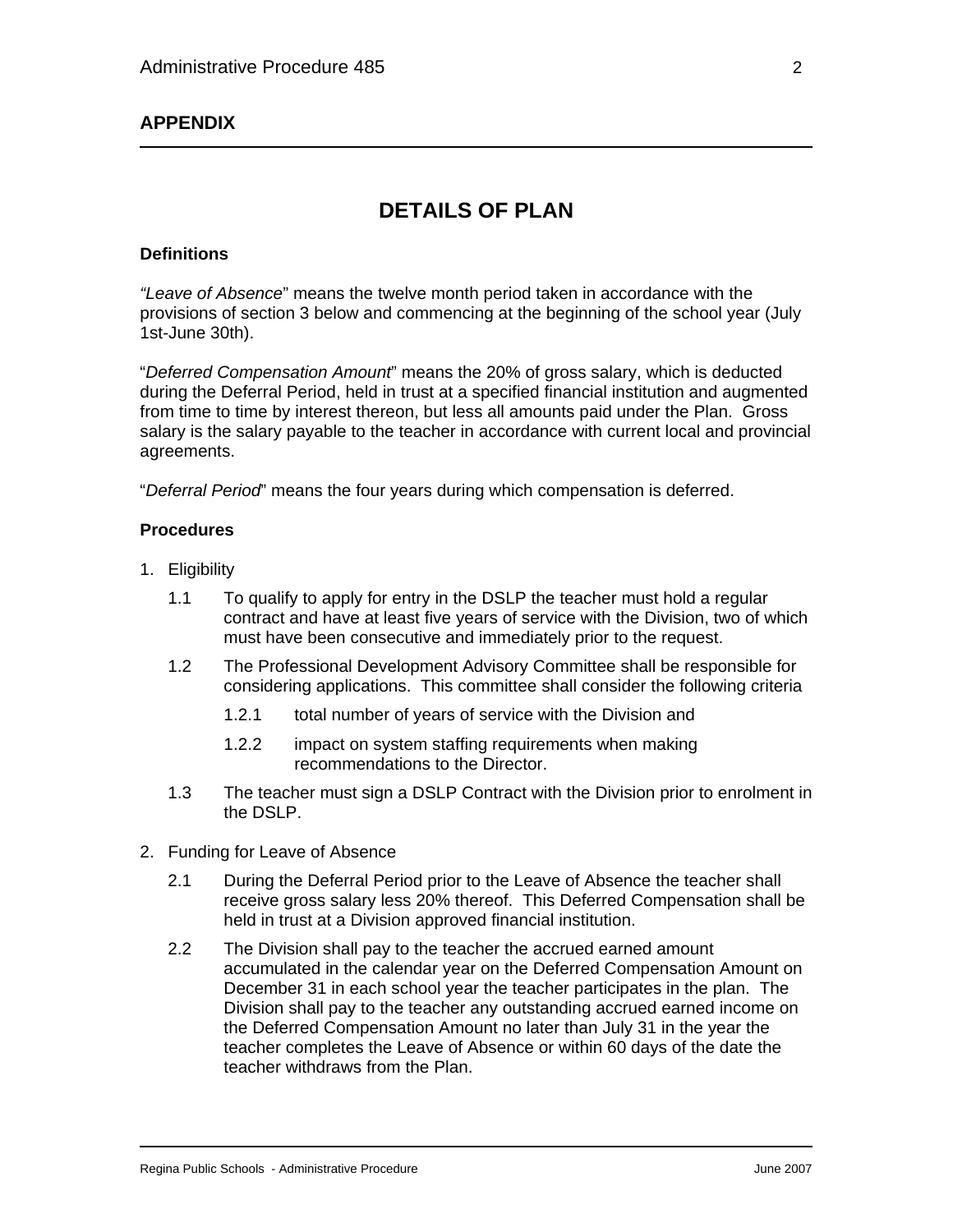- 3. Year of Leave
	- 3.1 Subject to the provisions in 5.4 and 5.5 below, the Leave of Absence shall be the year stated in the DSLP Contract between the teacher and the Division and shall commence at the beginning of the school year immediately following the Deferral Period.
	- 3.2 The teacher shall be paid in ten installments during the Leave of Absence. Payment shall begin with the month of September and continue consecutively through the month of June. Each installment shall be based on one tenth of the balance of the Deferred Compensation Amount less accrued earned income as at July 31 of the year of Leave of Absence.
	- 3.3 The Division shall continue to pay during the Leave of Absence its portion of applicable employee benefits required by law.
	- 3.4 During the Leave of Absence the teacher shall not be able to
		- 3.4.1 accumulate experience for salary increments
		- 3.4.2 accumulate or access sick leave credits or
		- 3.4.3 take maternity or other leaves
	- 3.5 There shall be no requirements with respect to the activities the teacher undertakes during the Leave of Absence.
	- 3.6 During the Leave of Absence the teacher cannot receive any salary from the Division, or any person or partnership with which the Division does not deal at arm's length, other than the Deferred Compensation Amount.
- 4. Return to Work
	- 4.1 Following the Leave of Absence the teacher must resume employment with the Division, at the same permanent contract equivalency as that prior to the Leave of Absence, for a minimum of one year.
	- 4.2 The teacher is to contact the Division by March 1 of the year of Leave of Absence to confirm his/her return to work and inform the Division of any special preferences or considerations with regard to placement.
	- 4.3 The teacher shall be advised of his/her placement prior to return to work.
- 5. Adjustments to Plan
	- 5.1 In extenuating circumstances, such as financial hardship, and with the consent of the Division, the teacher may withdraw from the DSLP upon giving not less than four months notice of the intent to do so prior to the date of commencement of the Leave of Absence. Within sixty days of such withdrawal the Division shall pay to the teacher the Deferred Compensation Amount.
	- 5.2 A teacher who ceases to be employed by the Division must withdraw from the Plan. Within sixty days the Division shall pay to the teacher the Deferred Compensation Amount.